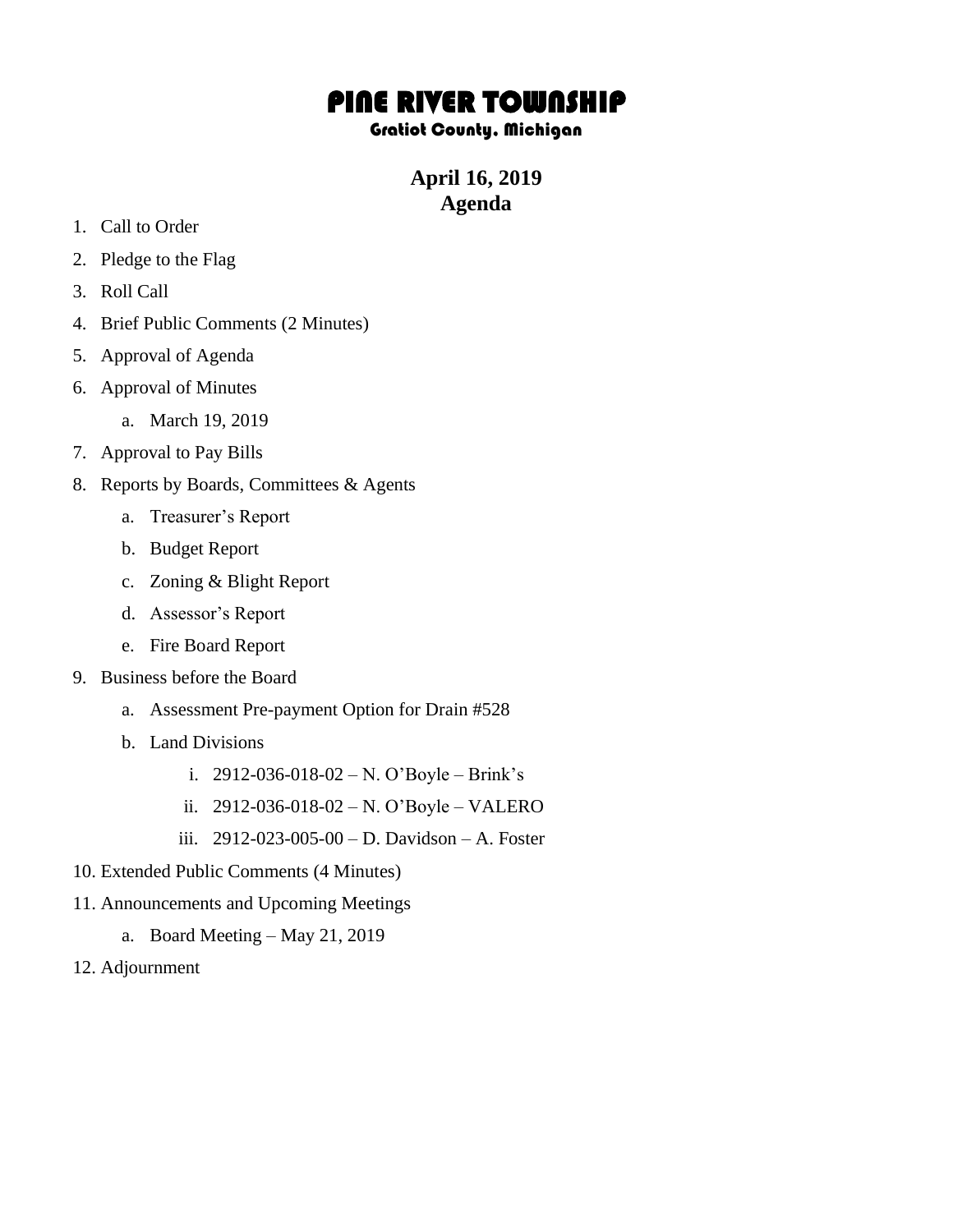## **MINUTES OF THE PINE RIVER TOWNSHIP BOARD MONTHLY MEETING APRIL 16, 2019**

- 1) The regular monthly meeting of the Pine River Township Board was called to order at 7:00 P.M. by Supervisor Beeson at the Township Hall.
- 2) Pledge the flag: The board and the public said the pledge to the flag.
- 3) Roll Call: Baker: present, Best: present, Moeggenborg: present, Beeson: present, Whitmore: present.
- (5) Board members present, (0) absent.
- 4) Brief Public comments (2 minutes):
	- Pat Weatherby Nesen Countryside spoke up in regards to Dial-a-Ride and the need.
	- Wendy Franky from City of Alma spoke up in regards to Dial-a-Ride and how she utilizes it to get from City of Alma to Petticoat.
	- Stan Nesen owner of Nesen Countryside spoke up in regards to Dial-a-Ride and the need as well as quoted newspaper articles and presented many questions to the Board.
	- Pat Droste also from Countryside spoke up in regards to Dial-a-Ride and the need.
	- Chelsea Wolver AGM of Taco Bell spoke up in regards to Dial-a-Ride and the need to help her employees get to and from work.
	- Larry Salters lives at Countryside spoke up in regards to Dial-a-Ride and how he utilizes it to get to and from dialysis multiple times a week.
	- Carol Crowley also from Countryside spoke up in regards to Dial-a-Ride and the need.
	- John Levandowski from the Township and spoke up in regards to Dial-a-Ride and the need.
	- Michael Mitchell from Scotsdale Estates and affiliated with Gratiot Integrated Health and offered \$2000 of his own funding to support the Dial-a-Ride need.
	- Vern Shock from the Township and spoke up in regards to Dial-a-Ride in support of the Board's current decision to not fund the \$10,000 Department of Transportation requested.
	- Richard Daniel from City of Alma spoke up in regards to Dial-a-Ride and the need as well as agreed that the service should be for the whole Township.
	- Linda Green from City of Alma spoke up in regards to Dial-a-Ride and the need.

## 5) Approve the Agenda:

Motion by Moeggenborg: second by Best: to approve the agenda as presented. All present board members approved. Motion carried 5-0.

## 6) Approve the Minutes:

Motion by Baker: second by Moeggenborg: to approve the Regular Meeting Minutes of March 19, 2019, as presented. All present board members approved. Motion carried 5-0.

## 7) Approval to Pay Bills:

Motion made by Moeggenborg: second by Best: to pay bills as presented in the amount of \$28,613.56. All present board members approved. Motion carried 5-0.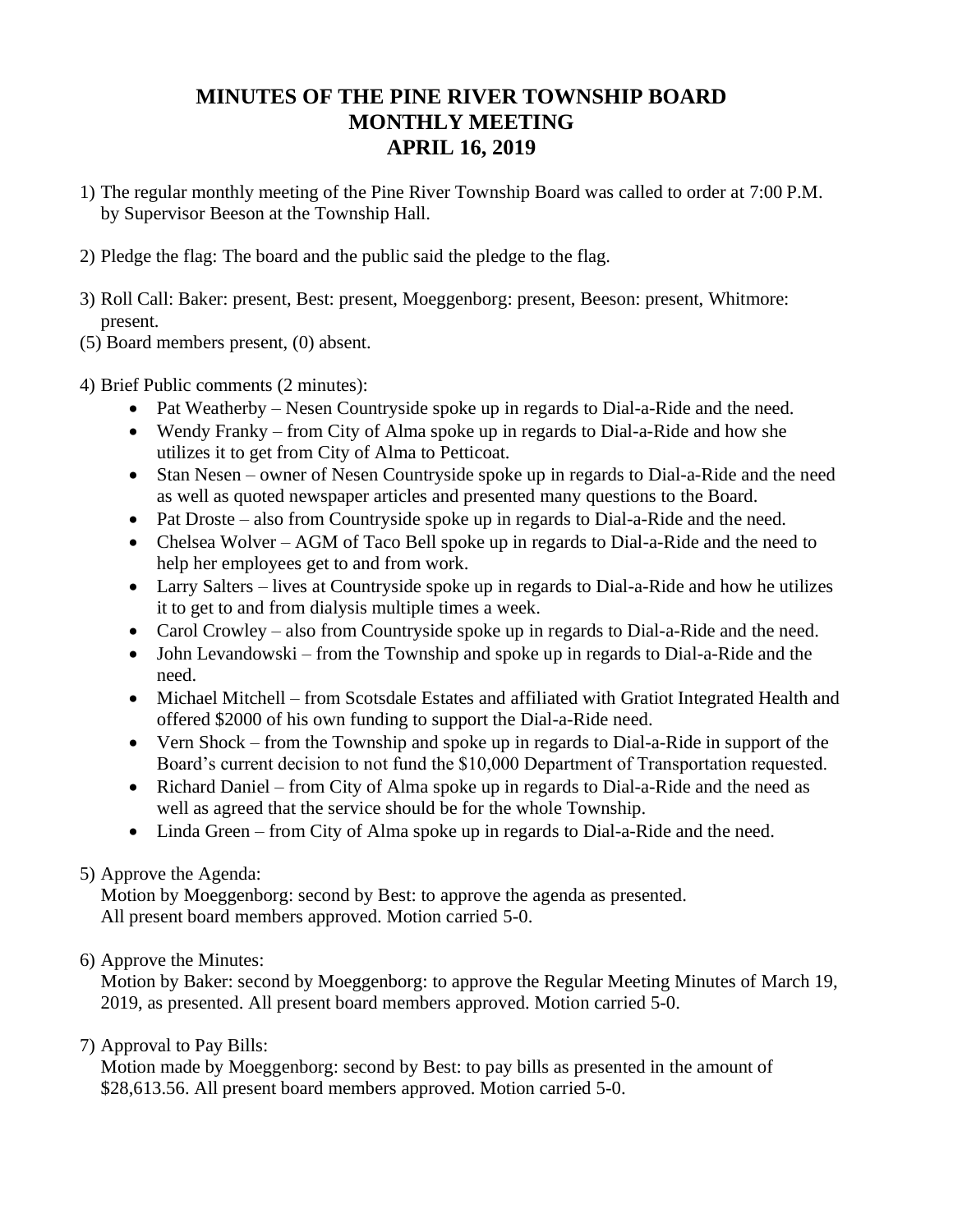- 8) Reports by Boards, Committees & Agents
	- a) Treasurers Report Discussion: Board Reviewed, Bank Reconciliations have been received and reviewed by all present. Placed on file.
	- b) Budget Report Discussion: report placed on file.
	- c) Zoning & Blight Officer no report.
	- d) Assessor Report no report.
	- e) Fire Services no report.

#### 9) Business before the Board

- a) Assessment Pre-payment Option for Drain #528 i) Discussion; no formal motion made.
- b) Land Divisions
	- i) 2912-036-018-020- N. O'Boyle Brink's
		- (1) Motion made by Baker: second by Moeggenborg: to approve the land division of Parcel #2912-036-018-02 into Residual Parcel #2912-036-018-03 and Child #2912- TO BE COMBINED WITH 12-036-029-00 to 036-029-01. All present board members approved. Motion carried 5-0
	- ii) 2912-036-018-03 N. O'Boyle VALERO
		- (1) Motion made by Baker: second by Best: to approve the land division of Parcel #2912-036-018-03 into Residual Parcel #2912-036-018-04 and Child #2912- TO BE COMBINED WITH 12-036-016-00 TO 12-036-016-01. All present board members approved. Motion carried 5-0.
	- iii) 2912-023-005-00 D. Davidson A. Foster
		- (1) Motion made by Moeggenborg: second by Best: to approve the land division of Parcel #2912-023-005-00 into Residual Parcel #2912-023-005-01 and Child #2912- 023-005-10. All present board members approved. Motion carried 5-0.
- c) Budget Adoption(s) for 2020

i)Motion made by Best: second by Baker: to approve the General Fund Budget. A roll call vote took place. Best: yes; Moeggenborg: yes; Beeson: yes; Whitmore: yes; Baker: yes. All present board members approved. Motion carried 5-0.

ii) Motion made by Baker: second by Best: to approve establishment of Fire Millage. A roll call vote took place. Best: yes; Moeggenborg: yes; Beeson: yes; Whitmore: yes; Baker: yes. All present board members approved. Motion carried 5-0.

10) Extended Public Comments (4 Minutes)

- Carrie from Dial-a-Ride was asked about special trips and announced that those can be made and are \$25 round trip.
- Richard Droste from City of Ithaca mentioned that riders would need to look at asking a broker to ask Medicaid to approve paying Dial-a-Ride and that fees would be based on volume.
- Julie Shimunek from City of St. Louis suggested grant monies to support Dial-a-Ride funding.
- Richard Droste again offered up to ask Township businesses to consider a contract just like Walmart does.
- 11) Announcements and Upcoming Meeting
	- a) None.